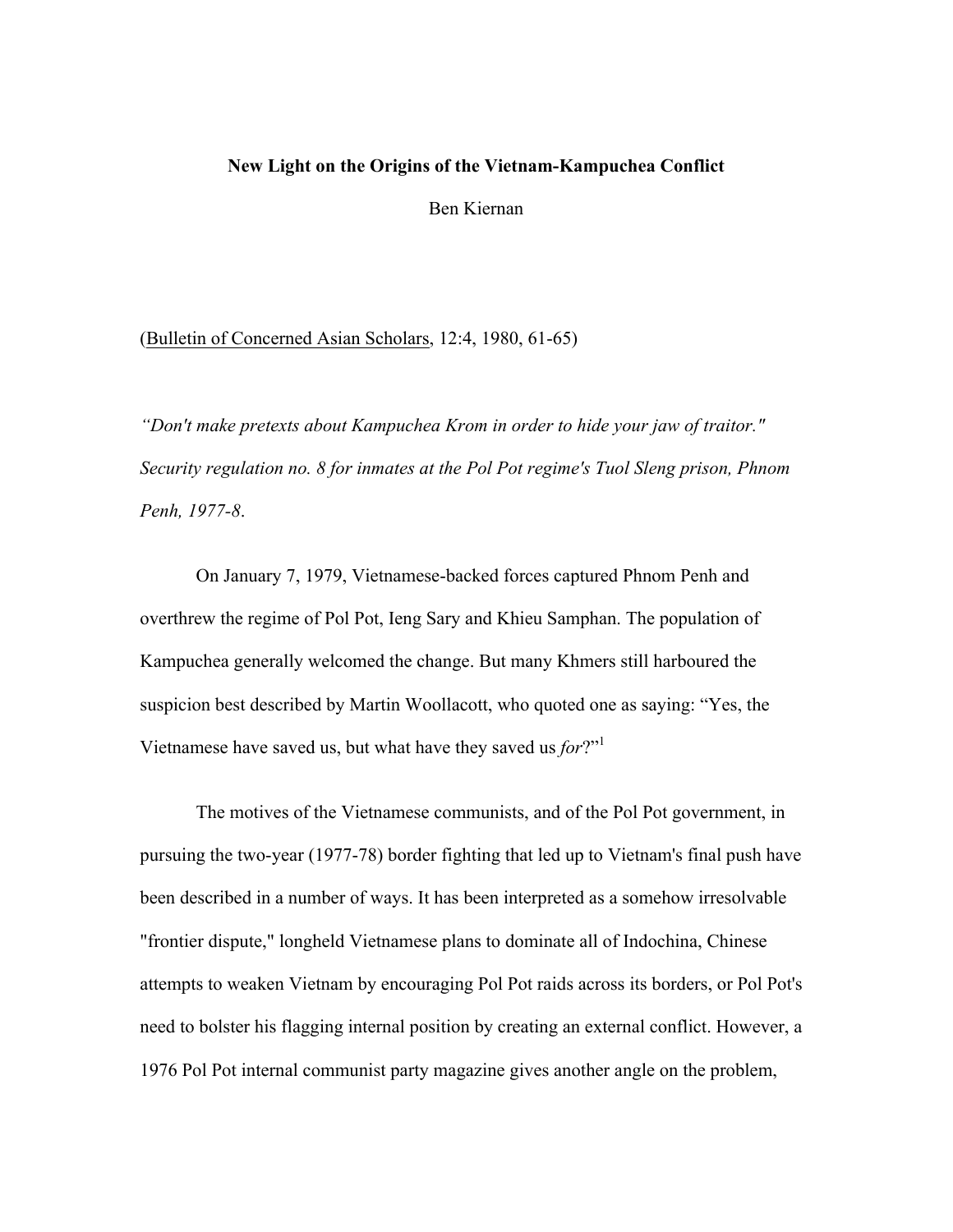describing it as "the continuous non-stop struggle between revolution and counterrevolution." <sup>2</sup> The June 1976 issue of *Tung Padevat* ("Revolutionary Flags"), continues:

*We must have the standpoint that the enemy will continue to exist for 10, 20 or 30 years. The national struggle is the same as the class struggle; in a word, the struggle between revolution and counter-revolution will be continuous . . . When we are strong they are weak, when they are weak we are strong . . . (p. 21)*

Vietnam, to which this document undoubtedly refers, was thus seen as a longterm enemy whose interests were directly opposed to those of Kampuchea. It was June 1976. What was the background to this policy conviction of the Pol Pot regime?

After the twin victories of the Vietnamese and Kampuchean communists over US-backed regimes in April 1975, they immediately began fighting one another on land and sea. It is difficult to pinpoint what it was that sparked off these serious battles, but they ended with Vietnam capturing Kampuchea's Wai islands and then, in August 1975, handing them back. Further sporadic clashes took place later in the year, but these were not serious, and the year 1976 was a much more peaceful one.

The Central Committees of the Communist Parties of Vietnam and Kampuchea agreed in April 1976 to sign a border treaty in June. From May 4-18, preparatory talks were held in Phnom Penh between the two sides. It was agreed to coordinate border liaison committees, but there was little agreement on the maritime frontier, and Kampuchea postponed the June summit indefinitely. Significantly, though, "Following the meeting" of May 4-18, according to Vietnam, "border incidents decreased in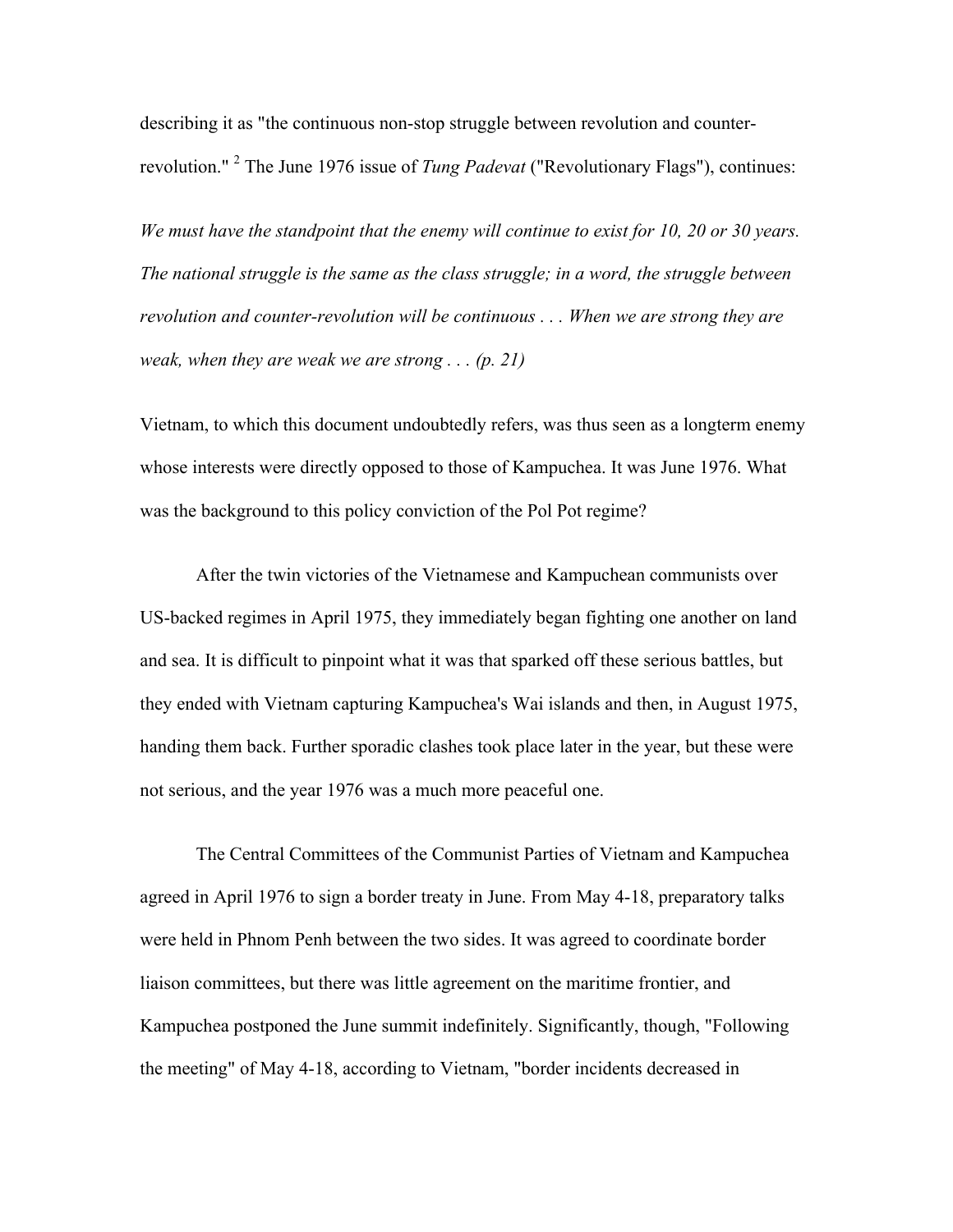number." Neither side, including Vietnam in its detailed history of border clashes, publicly mentions *any* fighting between the two countries during the rest of 1976. Vietnam's Deputy Minister and Vietnamese reporters visited Kampuchea, reporting favourably on economic reconstruction. Women's delegations from the two countries exchanged visits, and agreement was reached over air links. Interestingly, the Pol Pot regime's detailed official history of Vietnamese "aggression" against Kampuchea neglects to mention these important May 1976 talks or their aftermath.

But Tung Padevat, the internal magazine of Pol Pot's party, did make some interesting observations about the border situation in its June 1976 issue.

*Within the general framework of the country, the enemy carried out several activities along the land and sea border from the months of November and Deceinber (1975) to January and February (1976). From March onwards, the situation has softened considerably.*

*Along with this we have destroyed the enemies within our country and scattered many of them. They have no strong forces . . . (p. 20)*

Interestingly, there is again no mention of the May negotiations. The magazine goes on:

*We want to build socialism quickly, we want to transform our country quickly, we want our people to be glorious quickly. But especially this is to prevent the enemy from harming us. Even now the enemy cannot persist in trying to have his way with us. (p. 42, my emphasis) . . . The enemy is hesitant towards us (p, 44) . . . We believe that we could quickly build up the country, It is impossible for the enelny to attack us . . . (pp. 51-51).*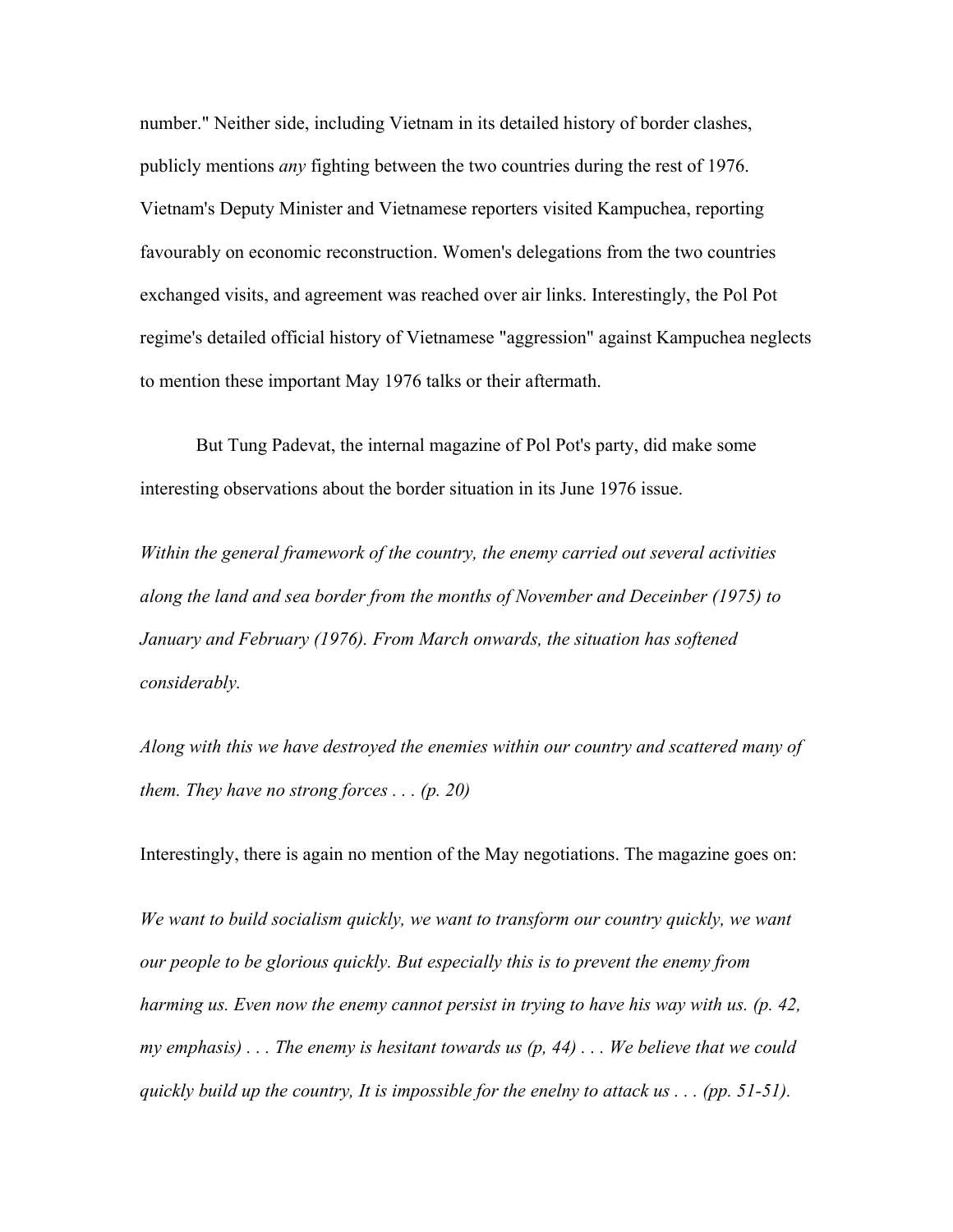1976 was clearly not a year in which Kampucheans saw any serious indication of Vietnamese ambition on their country, even though Pol Pot's regime had broken off negotiations.

Internally, however, Kampuchea in 1976 was deeply riven by political strife, from which the Pol Pot group emerged supreme only at the end of the year. Beginning around early 1977, a vast series of purges was launched. Leading communists such as the Cabinet Ministers Hu Nim and Touch Phocun, and other equally senior figures such as Non Suon, Phouk Chhay and Tiv 01, were executed. But even more frequently, throughout three-quarters of the country and fight down to the village level, the revolutionary cadres in place were dismissed, and in most cases executed, sometimes along with their families. Their replacements were newly arrived cadres from the Southwest Zone, which had become the stronghold of the Pol Pot group since victory in 1975.

## According to *Tung Padevat* of April 1977:

*. . . our enemies no longer possess a fifth column in the bosom of our party and people to use asa nucleus from which to foment counter-revolutionary activities with the aim of overthrowing our regime, destroying our revolution, dismantling the Communist Party in Kampuchea, enslaving our people, throwing our army into confusion and annihilating our democracy. From another point of view, they are no longer able to attack us militarily from the outside.*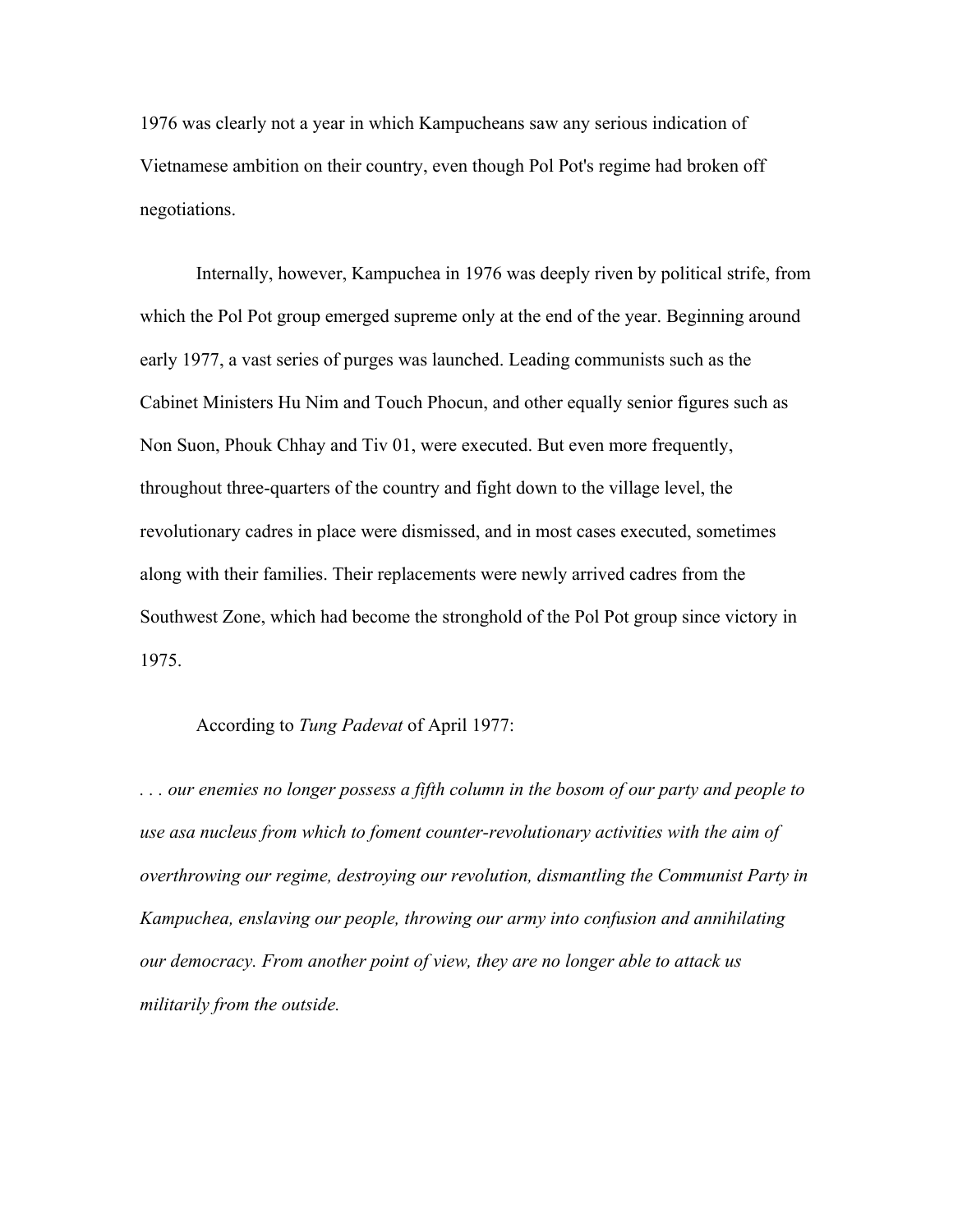Who, then, was doing the fighting that had definitely broken out not long before? The magazine continues:

*Faced with this encouraging situation, what position could we adopt? Should we attack our enemies more fiercely, or should we be content with the results obtained:*

*. . . We should attack them without respite on every, terrain by taking our own initiatives and by scrupulously following the directions of our parry, both in the internal political field and in the field of foreign relations . . . We must fight the enemy coming coming from the outside in all theatres of operations and in every form.* 3

## **Interviews**

What follows are accounts by Kampuchean refugees whom I interviewed in France during 1979-80.

Mrs. Lang Sim, a Khmer refugee now in France, was in Snuor district of Battambang province in mid-1977 when new cadres arrived from the Southwest Zone. At a meeting in her village of Lopeak at the end of that year, these cadres told a gathering of about thirty people at which she was present that "Kampuchea aimed to fight to recover Kampuchea Krom [the Mekong Delta] from Vietnam, as well as Surin and other provinces from Thailand." Bopha, a Phnom Penh woman who lived in Saang district of Kandal province after the 1975 evacuation, said that the Khmer Rouge there were "all right" until April 1977 (we know from other sources that the province party secretary had been arrested on March 15). Brutality against the population then became a hallmark of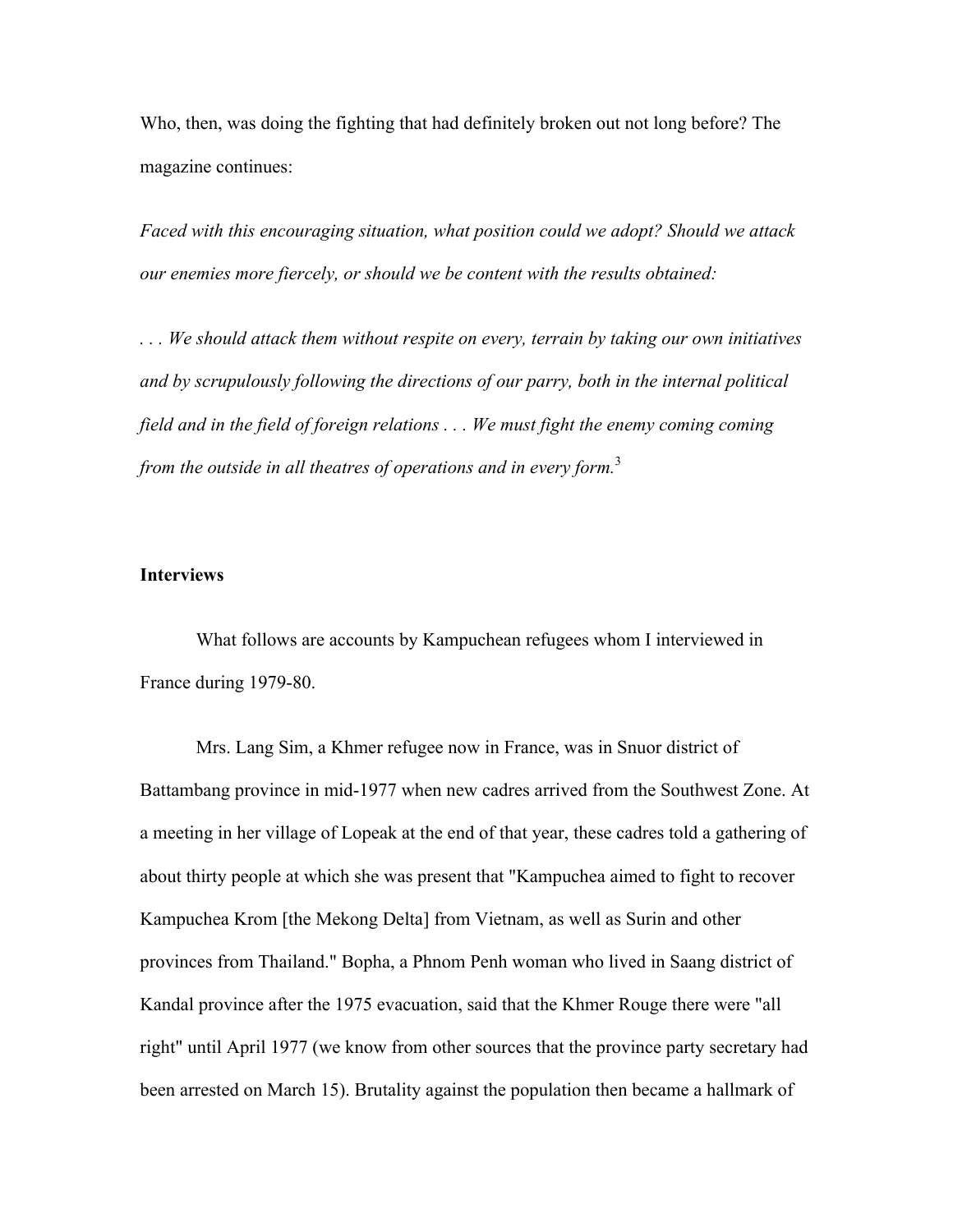government control of Saang, she said. In 1978, Bopha went on, the Khmer Rouge cadres told villagers including herself that the government of Kampuchea "aimed to fight to get back Kampuchea Krom."

Nguon Son, a worker in a large Phnom Penh "mineral factory" under the Pol Pot regime, recalls that around November 1978, Ta Khon, the director of the factory, said in a meeting that "we aim to liberate the people of Kampuchea Krom and have already liberated 10,000-20,000 of them."

A former Khmer interpreter for North Korean advisers in the Pol Pot period, who had an opportunity to travel widely in Kampuchea, said that the policy to reconquer Kamuchea Krom from Vietnam was "not official," in the sense that it was not mentioned in official statements and publications. Nevertheless, he went on, "right through 1978, from the beginning of the year until the end, everybody I met in the army was talking in those terms."

Although changes in village leadership and many aspects of policy began in various parts of Kampuchea in early 1977, as cadres selected by the Pol Pot group from the Southwest Zone started to arrive in the villages, in the case of Saut Nikom district of Siemreap province cadres from Kampot arrived in March 1978. Sovannareth, 19, was at that time working in a beangrowing production unit in the district. He recalls:

*They arrested the previous local leaders, and made us suffer more than those cadres had. They said they were "real, strong socialists" and that their predecessors were "traitors."*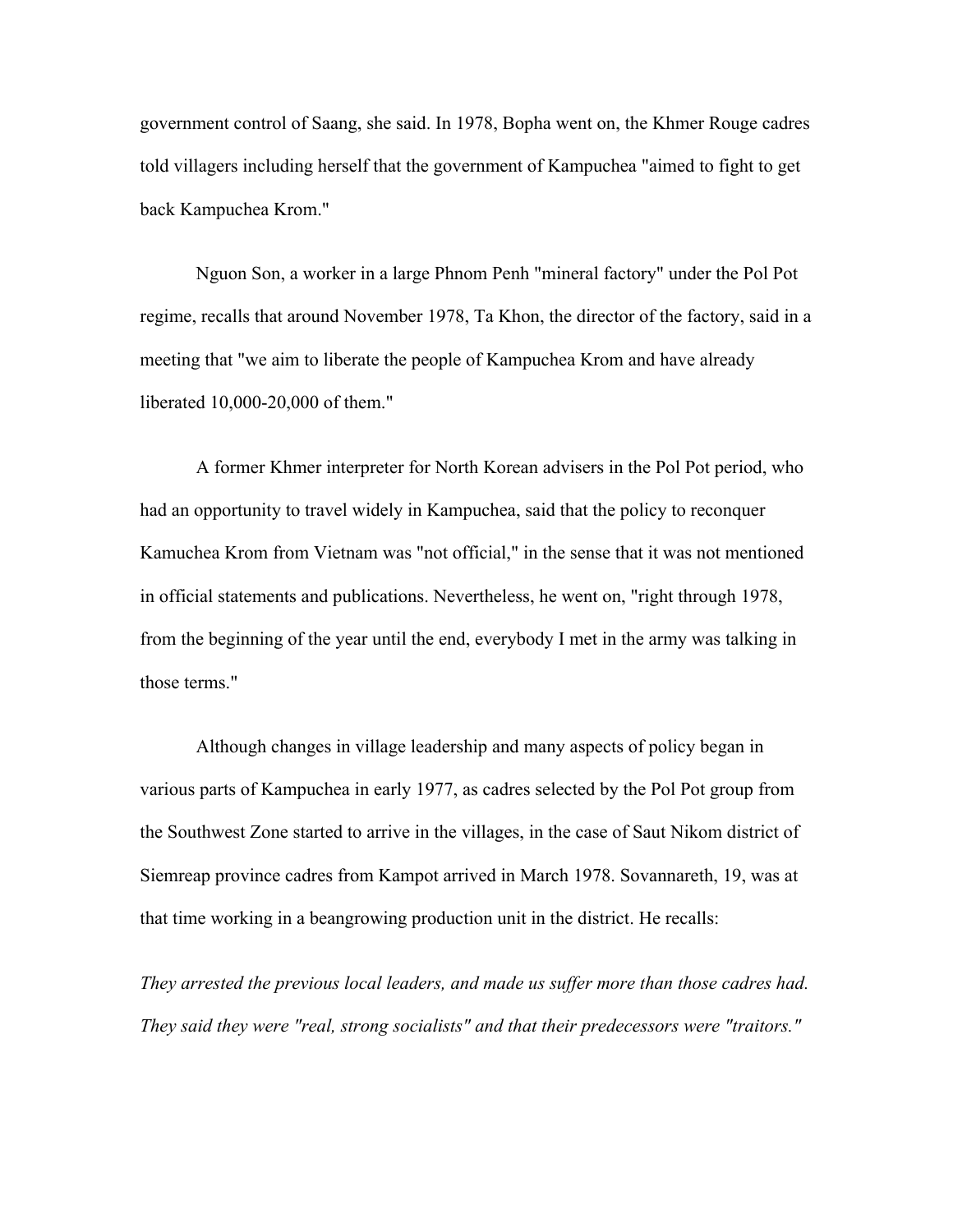*At a meeting of 1000 people in the village where I worked the Southwestern cadres put up banners denouncing the "Vietnamese aggressors of our land who are trying to form an Indochina Federation." Another banner asked the Vietnamese a question: "You want us to join a Federation: do you know how to manufacture guns?" Another said: "I am a Kampuchean, and I resolve to fight the Vietnamese," and others "Long live the great and strong Kampuchean revolution." There were many other banners as well.*

*We sat on the ground during the meeting, which lasted from 6 p.m. to 10 p.m. The village chief talked about how the people resolved to work hard so that guns and ammunition could be bought to defend the country. Fifteen village chiefsfrom the district also talked for about ten minutes each, telling us to "destroy all bad habits and oppressive acts."*

*Then, the big leader spoke. His name was Ta Meng; he was about fifty years old, and killed people like anything, right in front of others. He talked about how the country had developed, showing photographs, and about the war between the Revolutionary Army and the Vietnamese. He said they had killed 30,000 Vietnamese in Svay Rieng province, destroyed 50 tanks and shot down four Russian-made planes. In order not to waste anything, he said, the bodies of the tanks had been used to make plates for the people to eat on . . .*

*Their plan was to take back Kampuchea Krom. He said that the Vietnamese were swallowers of Khmer land and that "the Khmer people resolve to liberate again the Khmer land in Kampuchea Krom." He talked all about "Moat Chrouk" (Chaudoc province of Vietnam) and "Prey Nokor" (Ho Chi Minh City) and so on. He called for the recruitment of ten youths from each village to join the army . . .*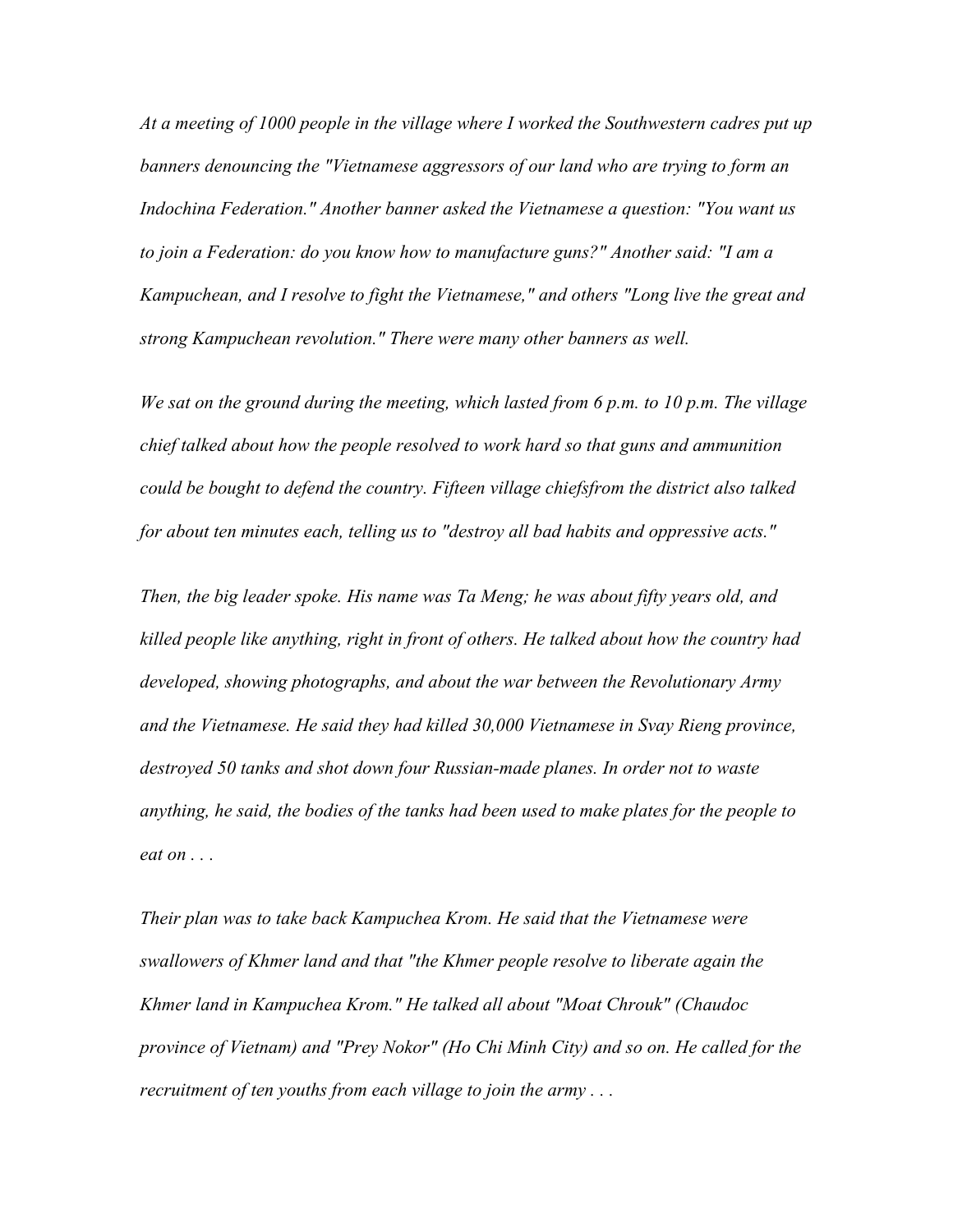*He also said that Thai planes had attacked Kampuchea's Oddar Meanchey province, and that "we are preparing to attack the Thai in order to take back the Khmer land in Thailand." Later he said: "We will have to fight Thailand in 1979, and we will certainly win. The Thais do not know how to fight because they have never fought before. For example, we went into their villages and killed them and burned their houses, and there was nothing they could do." He said they aimed to get back the provinces of Surin and Sisaket and so on from Thailand. This was in June 1978, in Koh Kong village.*

# **Prince Sihanouk**

In 1979, PrinceSihanouk described some of the background to all this in his book, Chroniques de guerre. . . . et d' espoir<sup>4</sup>:

*In September 1975, I was indeed surprised to hear Khieu Samphan, Son Sen and company say, smiling and very pleased with themselves, that their soliders were "displeased" with "the Party," because the latter did not give them the green light to go and take back Kampuchea Krom as well as the border districts of Thailand which belonged to Kampuchea in the past (Aranya, Surin, etc.)*

Later Sihanouk provided more detail about this conversation.

*In the past, they said, our leaders sold out Kampuchea Krom, sold out South Vietnam to the Vietnamese. Our armies can't accept the status quo. We must make war against Vietnam to get back Kampuchea Krom. As the first step, if there are [sugar] palm trees, the soil is Khmer. In Chaudoc and Ha Tien, there are still palm trees. We must occupy.*<sup>5</sup>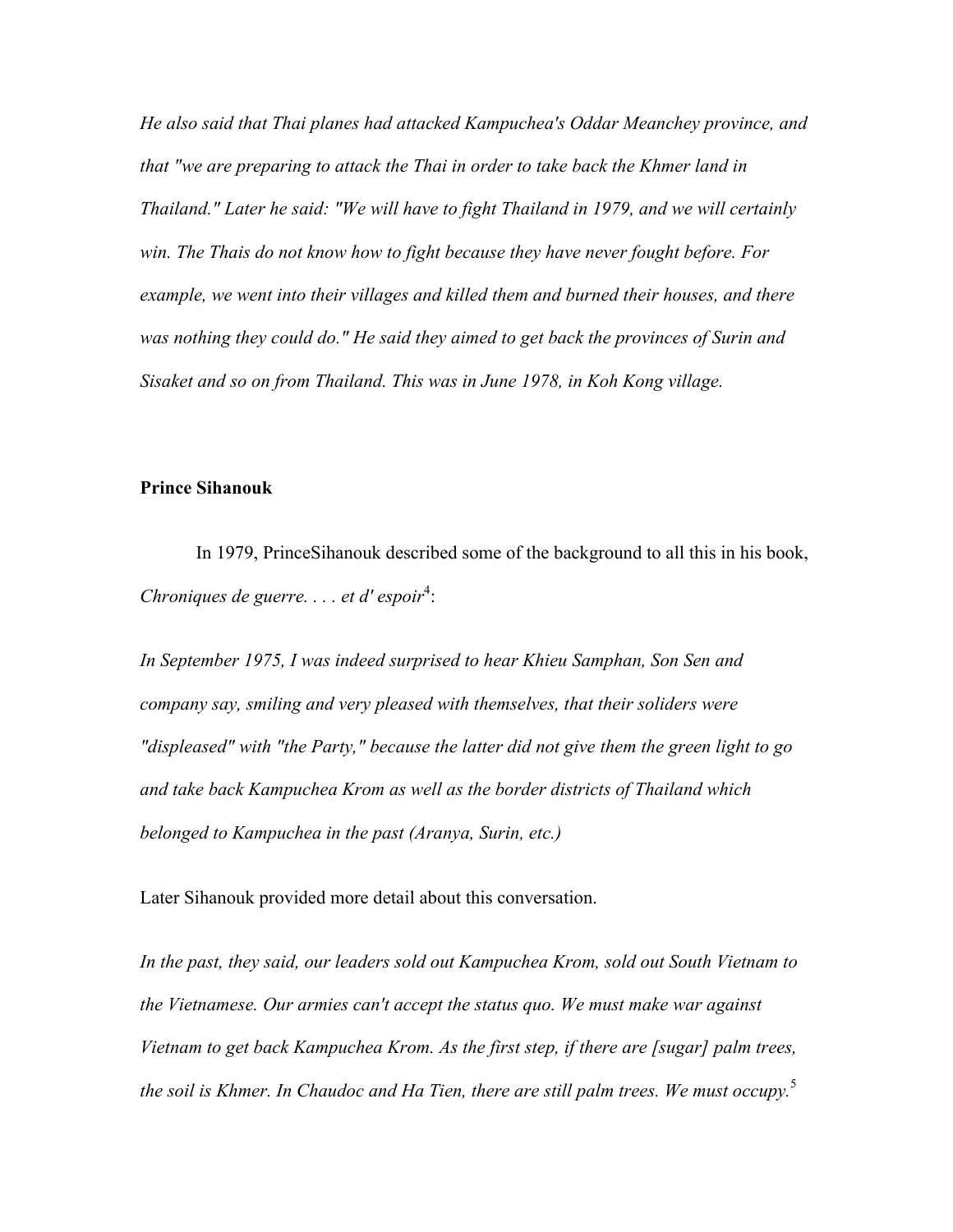Sihanouk's book continues that after the 1975 Khmer Rouge victory, they

*. . . tried to conquer a part of Kampuchea Krom and committed horrible atrocities on a large number of Vietnamese male and female civilians (including old people, women and children).*

*The Pol Pot government rejected all the proposals for a peaceful solution presented on several occasions (in particular 5 February 1978) by the Hanoi government . . .*

*In 1978 Khieu Samphan confided to me, concerning the Kampuchea-Vietnam war, that his soldiers (Khmer Rouge) were "unstoppable": whenever they saw sugar palms in the territory of Kampuchea Krom, these patriotic soldiers could not prevent themselves from crossing the frontier and advancing "until they came to the last Khmer sugarpalm" . . . According to Son Sen, Deputy Prime Minister in charge of National Defence, his glorious "revolutionary army of Kampuchea" considered itself capable of dealing very easily with Giap's (Vietnamese) army, and with the much morepuny one of Kukrit Pramoj and Kriangsak Chamanond( Thailand)!*

Although Sihanouk's account is possibly sensationalised, it is not unlikely that the Pol Pot group outlined such a policy to the Prince as early as 1975. But apart from the clashes in May-June of that year, serious attacks into Vietnamese territory did not begin until 1977, Serious incidents along the border between northeast Thailand and Kampuchea started around the same time. (This was just when Pol Pot's group was successfully consolidating its power over the internal party opposition.) These attacks by Pol Pot's Khmer Rouge or by joint *Khmer Rouge-Thai communist* forces were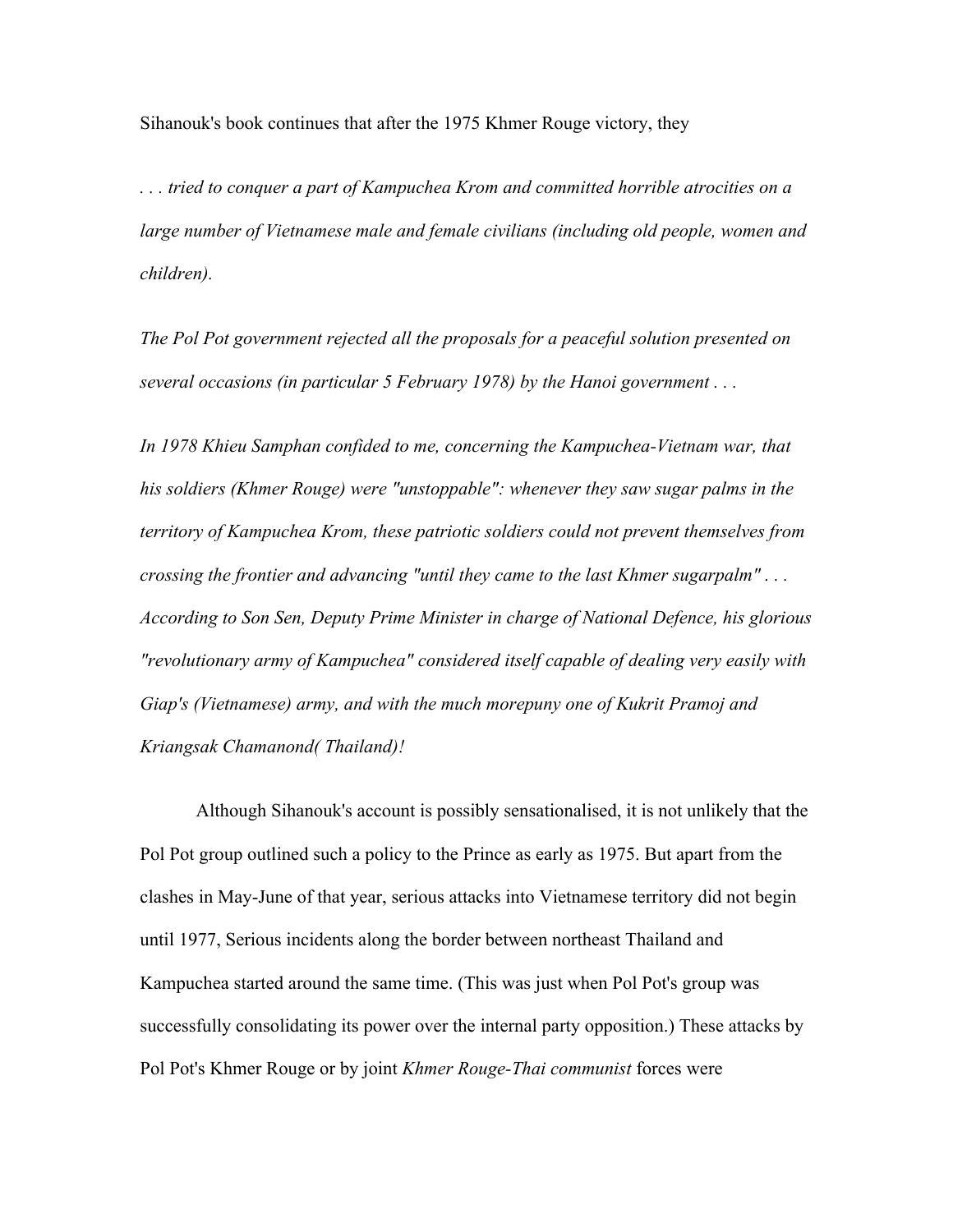characterized by a brutal militarism quite unlike what is known of the operating methods of the communists in other parts of Thailand at that time, where the tendency was to use political persuasion rather than coercion. to win the support of the population.

Around December 1977, according to the leftwing Bangkok journal *Thai Nikorn* (14/5/79), a secret agreement was reached between representatives of the Communist Party of Thailand (CPT), Northeastern Commmittee, and the Kampuchean party secretary of Oddar Meanchey province (adjacent to Surin), representing Pol Pot's Communist Party of Kampuchea (CPK). The meeting agreed

*To set up a mixed force of CPT and CPK in order to act in the southern part of Northeast Thailand . . .*

*It was agreed that the Kampucheans would send one unit of forces to join the CPT movement, in order that the mixed force should use Pol Pot's lessons on how to seize power, i.e. wherever the conditions are ripe for striking against the stable underpinnings of Thai civil servants, an effort should be made to strike, and every day and every night in order to terrorize Thai officials. Wherever conditions are not ripe, a report should be made to the central unit of the Kampuchean side, If it should be thought appropriate, the Kampuchean base unit will enter Thailand and strike against the base without the mixed force having to become involved.* (my emphasis)

The Thai communist guerrillas in this southern part of northeast Thailand (mostly Surin, Buriram and Sisaket provinces) were nearly all ethnic Khmers of local origin. Their movement, which enjoyed the use of about a dozen base camps inside northern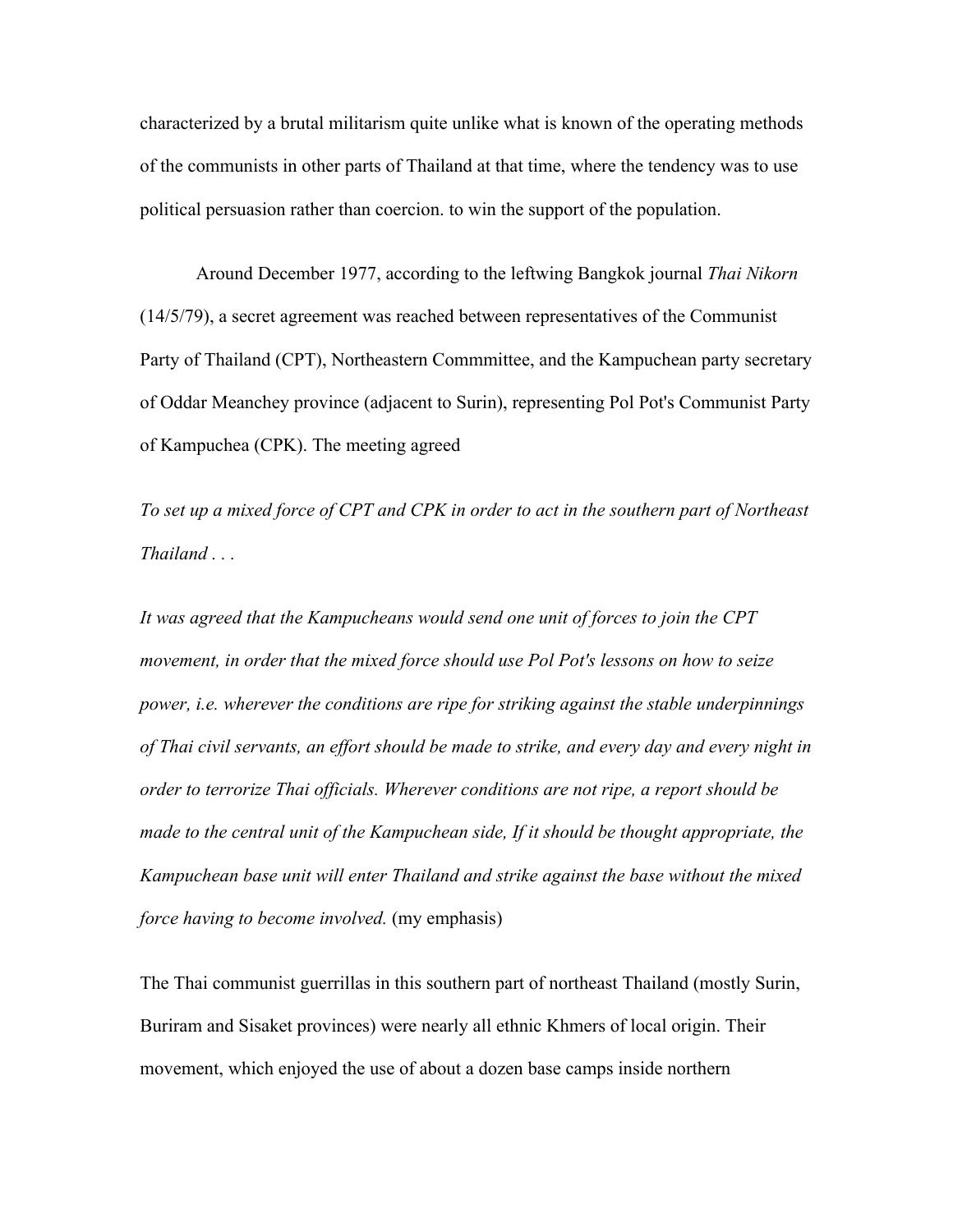Kampuchea (formalized in the December 1977 agreement), was internally known as Angkar Siem, or "the Thai Angkar," in Khmer: angkar, the Khmer term meaning "the Organization," was the word used by the Communist Party of Kampuchea to describe itself. It seems to me extremely curious that a Thai group would explicitly describe itself as virtually the Thai branch, as appendage of the word "Siem" implies, of a characteristically-named Kampuchean movement. Unless, of course, certain "Thai military strategists" are correct in thinking that "Phnom Penh increased its support for the Thai communist insurgency along the northern Cambodian border to back irredentist claims on a wide swathe of Thai provinces settled by a mixed Khmer-descended population." <sup>6</sup> A similar evaluation of Pol Pot's designs by the CPT leadership, as well as a realization of the political disaster created by the use of coercion against the Thai border population, and Chinese pressure on Pol Pot to stabilize the Thai front in order to concentrate his forces against Vietnam, may have been the reason for the CPT's cracking down on the activities of Angkar Siem around mid-1978.

In this connection one may legitimately ask what purpose could have been served by the construction of a long road through the forest of northern Kampuchea parallel with the Thai frontier. Work began on this in early 1977, according to one participant in a number of work-teams of teenage Khmer peasant boys.

At almost the same time, Kampuchea began to clash with her third neighbor, Laos. After a December 1978 visit to southern Laos, Nayan Chanda wrote in the *Far Eastern Economic Review* (12/12/78):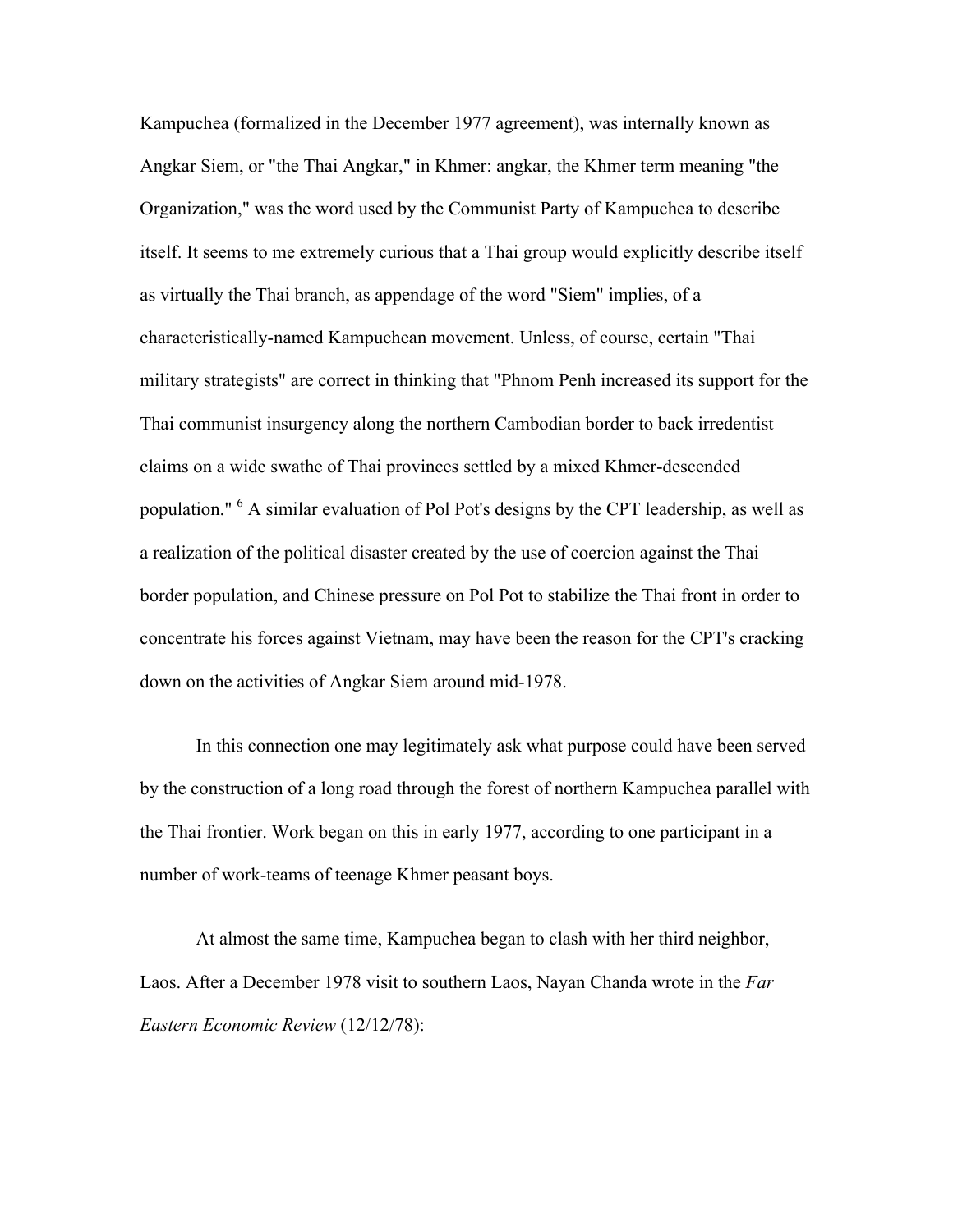*It is now clear that the situation on the [Lao-Kampuchean] border has been deteriorating since the end of 1976.*

# **The CPK and Vietnam**

But it was against Vietnam that Kampuchean border attacks were the fiercest and most sytematic. It is widely accepted that the fighting that broke out in early 1977 and continued throughout the year was initiated by the Kampuchean side, and consisted mostly of raids on villages or shelling of towns. Vietnamese civilian casualties were extremely high. Summarizing numerous reports in the press, *Keesing's Contemporary Archives* gave the following account of the conflict during 1977:

*The situation gravely deteriorated from March 1977 onwards. According to an official Vietnamese document published on 6th January 1978 the Cambodian forces made raids into the Vietnamese provinces of Kien Giang and An Giang on March 15-18 and 25-28, 1977, along a sector nearly 100 kilometres long from Ha Tien (Kien Giang) to Tinh Bien (An Gang). Strong Cambodian forces launched concerted attacks on Vietnamese army posts and on border villages in An Giang between April 30 and May 19, killing 222 civilians, and shelled Chau Doc, the provincial capital, on May 17.* These reports were corroborated by Vietnamese refugees reaching other Asian countries, *who stated that the civilian population had been evacuated from Ha Tien on May 16 and from Chau Doc on the following day after the two towns had been shelled . . . According to the Vietnamese document, fighting continued at intervals throughout mid-1977. . . . The scale of the fighting greatly increased in the second half of September — this development coinciding*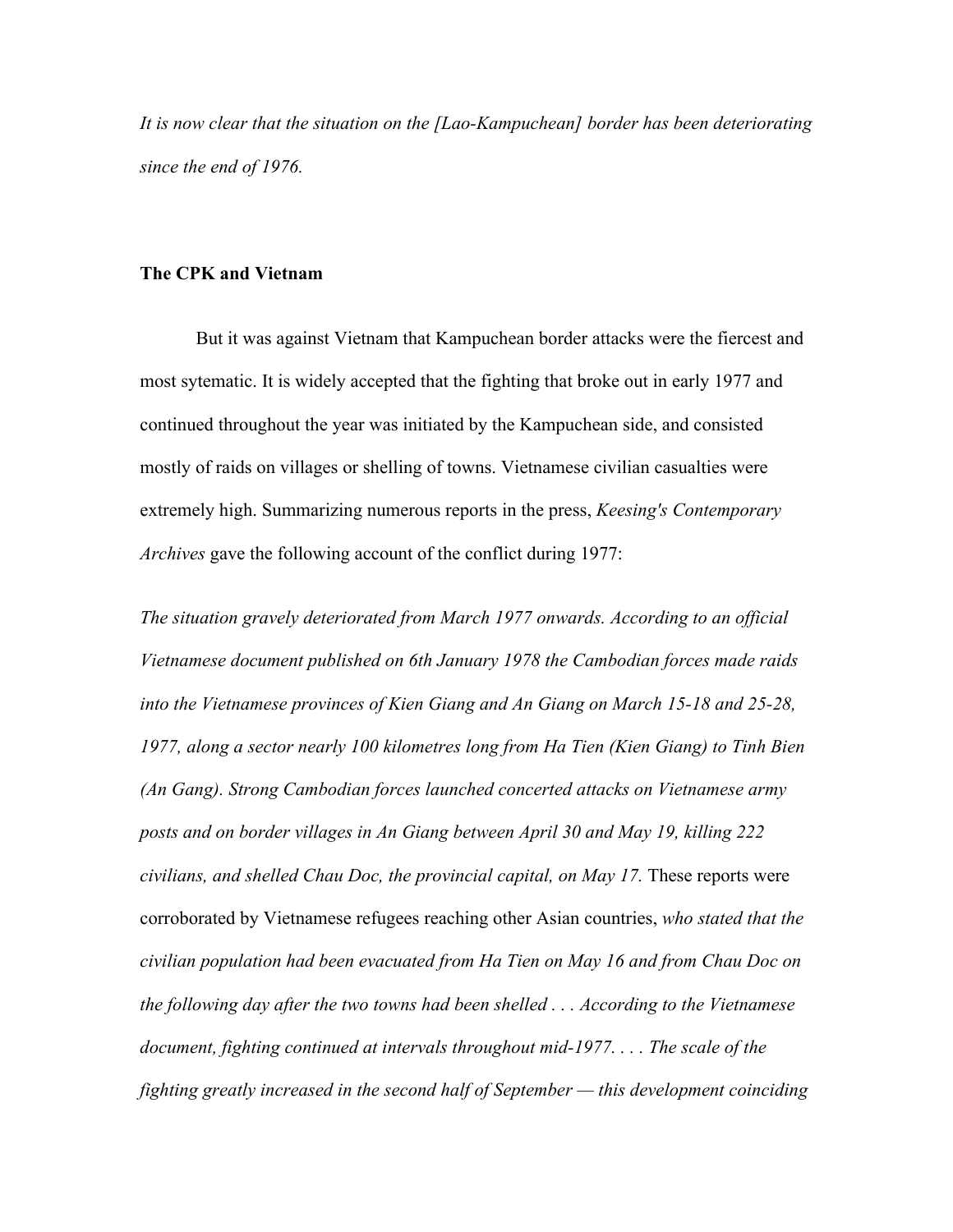*with Mr. Pol Pot's resumption of the premiership and his visits to China and North Korea. The Vietnamese document of 6 January 1978, which was supported by reports from US intelligence sources, stated that from September 24 onwards Cambodian forces totalling about four divisions had launched continuous attacks along the entire border of Tay Ninh province, and that over 1,000 civilians had been killed or wounded in this area between September 24 and late November . . .*<sup>7</sup>

Of course, some supporters of the Pol Pot regime dispute that Kampuchea continually instigated clashes with Vietnam during 1977. But so far they have provided little or no evidence to sustain their case. The Pol Pot regime itself accuses Vietnam of beginning its attacks that year only in June (and even for this there is no corroborating evidence), whereas we know from many independent sources that the fighting began in March. The *Black Book*, Pol Pot's detailed official history of the border conflict, in its discussion of Vietnamese "aggression" in the year 1977, mentions only the real Vietnamese cross-border offensive of December.

Two Kampuchean refugees in France provide eyewitness accounts of the border fighting in 1977. Veasna fled his country for Vietnam in December 1975. He says he was allowed to live normally as a Vietnamese citizen, taking various jobs. He lived very close to the border, in the village of Ap Sase (Minit, Ha Tien, Kien Giang) and "could see the Khmer Rouge working every day." He says there was no fighting between Kampuchea and Vietnam during 1976.

In mid-1977, "the Khmer Rouge started the fighting," Veasna says. "I saw this in actual fact with my own eyes, since my house was 500 metres from the border. When the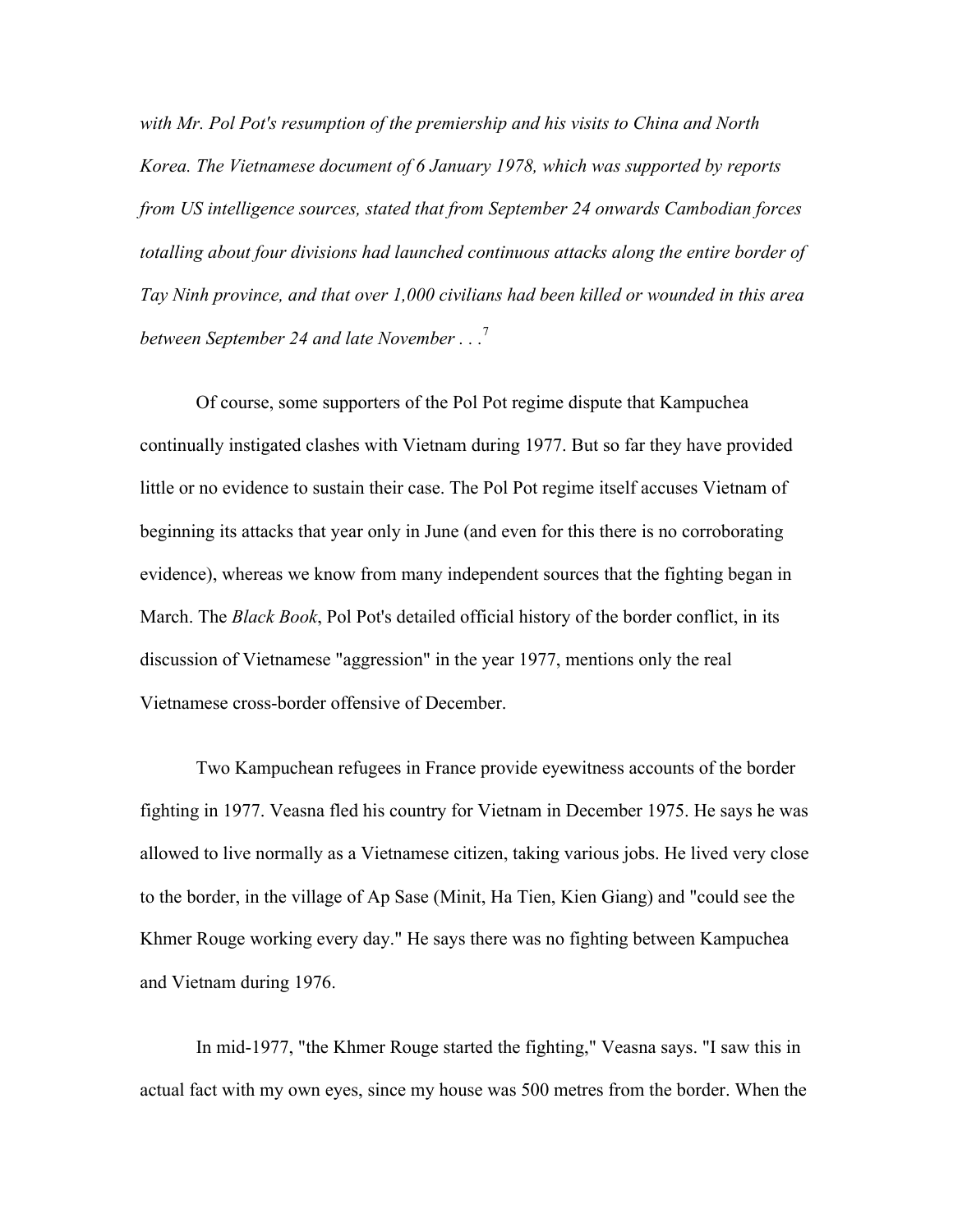Khmer Rouge crossed the border everybody ran and grabbed their children and all ran into their houses. But the Khmer Rouge came into our village and bum down houses and burnt goods, and killed about twenty people who were not able to run away . . ." Before that, in nearby Prey Tameang village, the Khmer Rouge had killed two hundred civilians, including ethnic Khmers as well as Vietnamese, he adds.

"The population asked the Vietnamese military to fight back against the Khmer Rouge, but they replied that they didn't have orders from above to do so. In 1977 the Vietnamese did not go into Kampuchean territory." (Interview in France, 7 October 1979.)

Heng escaped to Vietnam from Svay Rieng province of Kampuchea in October 1975. He too was given permission to live and work as he chose, and he settled down in the mixed Khmer-Vietnamese village of Ke Mea, in Tay Ninh province. He found that the Vietnamese authorities referred to the Khmer Rouge as "brothers," and that all through 1976 there was no fighting along the border. The local Vietnamese community, he said, were not racist in their attitudes towards the Khmers; in Vietnam "they didn't teach the children to hate (the Khmers) as in Kampuchea." Further, "Vietnamese girls liked Khmer boys."

Then, in May or June 1977, the Khmer Rouge shelled Ke Mea, killing "hundreds of people." Many of them were ethnic Khmers as well as Vietnamese, Heng says. The Vietnamese authorities still insisted that the Khmer Rouge were their "friends." Only in early 1978, according to Heng, did they mount loudspeakers in the villages "telling their people what the Khmer had done." (Interview in France, 8 October 1979.)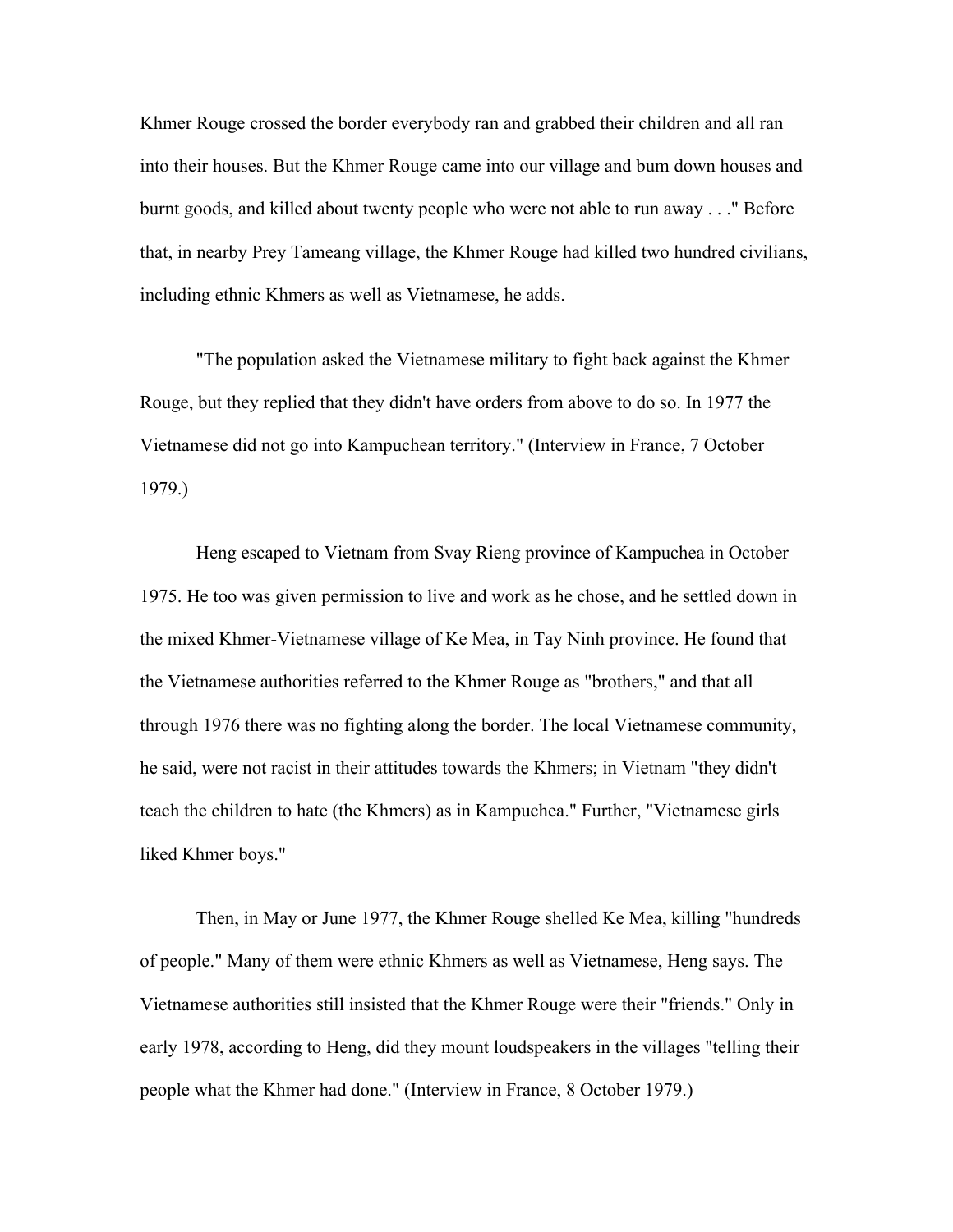The Vietnamese counter-offensive of December 1977-January 1978 was followed by a Vietnamese withdrawal from inside Kampuchean territory (or a defeat), and the offer of negotiations, a mutual pullback five kilometres either side of the border, and international supervision of the border to prevent aggression across it. The traditional Vietnamese communist view of themselves, as patrons of the other Indochinese revotutions, had been overcome by a more urgent priority, the desire for a peaceful frontier. If Pol Pot had accepted this offer, made by Hanoi on 5 February 1978, his regime would most likely have survived. But this would also have meant the abandonment of policies towards Vietnam that had become clear enough over the previous year. But with Chinese backing, a desire to reconquer the Mekong Delta from Vietnam, and internal instability within Kampuchea's ruling communist party, the Pol Pot group was not prepared to abandon those policies. They refused the proposal, and their conflict with Vietnam became locked into "the continuous non-stop struggle."

## **Notes**

1. Guardian, London, 3 April 1980.

2. This Khmer-language document may be found at Cornell University's Olin Library. I am grateful to Timothy Carney for passing it on to me. I will also deposit a copy at Monash University Library in Australia. The translation is by Chanthou Boua.

3. I am grateful to Gareth Porter for passing on to me a partial translation of this issue of Tung Padevat*.*